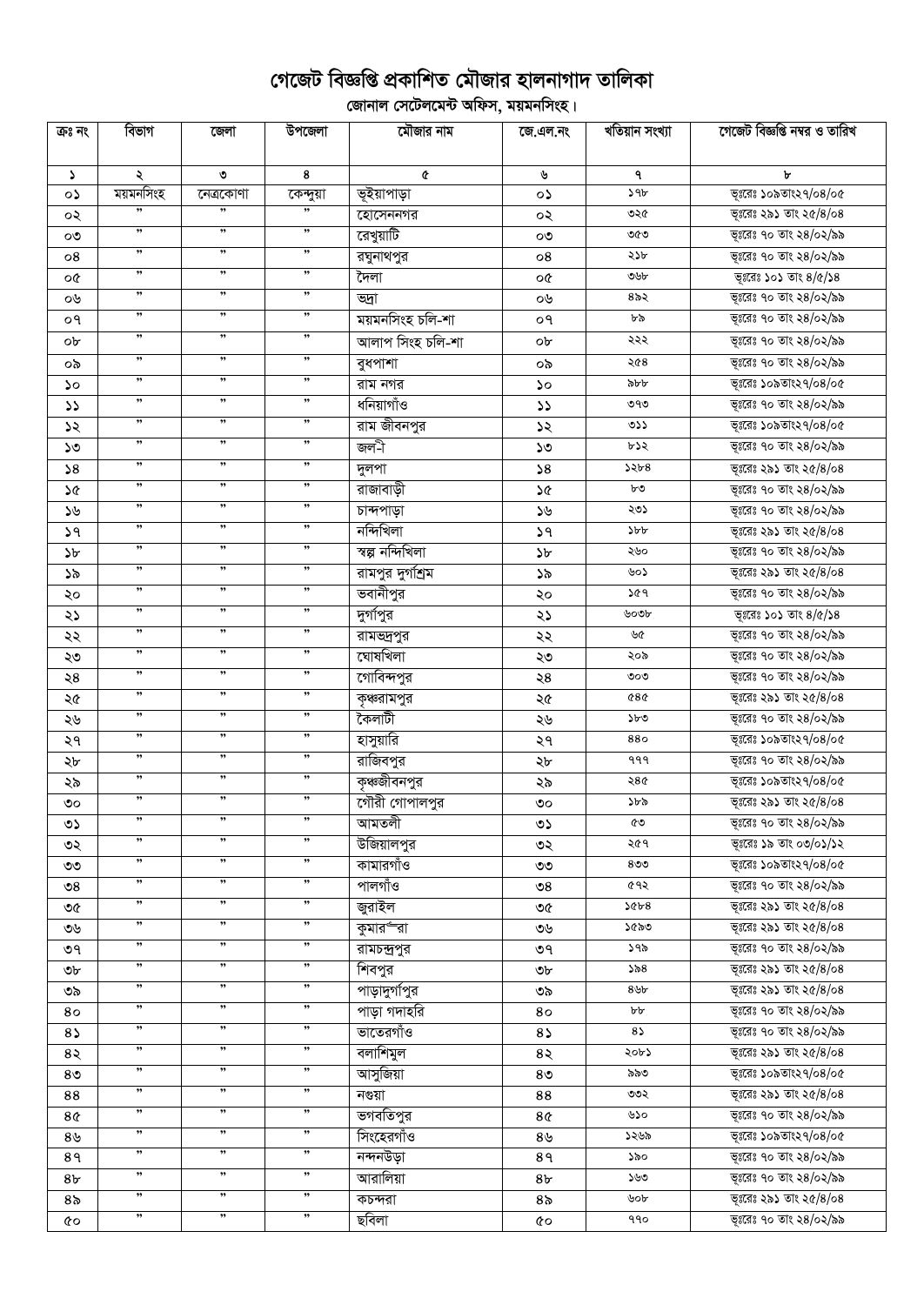| S              | ২                    | ৩      | 8                    | ¢                   | ৬              | ٩                | b                      |
|----------------|----------------------|--------|----------------------|---------------------|----------------|------------------|------------------------|
| <b>ED</b>      | ময়মনসিংহ            | ,,     | ,,                   | লস্করপুর            | ৫১             | ১৯৬১             | ভূঃরেঃ ১০৯তাং২৭/০৪/০৫  |
| ৫২             | ,,                   | ,,     | ,                    | বাসীহাটি দিগর       | ৫২             | ২৬৯              | ভূঃরেঃ ১৯ তাং ০৩/০১/১২ |
| ৫৩             | $, \,$               | $, \,$ | ,                    | নয়ায়াি দিগর       | ৫৩             | 890              | ভূঃরেঃ ১৯ তাং ০৩/০১/১২ |
| 68             | $, \,$               | $, \,$ | $, \,$               | হাসখানা             | 68             | ২২৩              | ভূঃরেঃ ৭০ তাং ২৪/০২/৯৯ |
| 99             | $\pmb{\mathfrak{y}}$ | $, \,$ | ,,                   | শিবপুর              | 66             | ২৬৭              | ভূঃরেঃ ৭০ তাং ২৪/০২/৯৯ |
| ৫৬             | $, \,$               | , ,    | $, \,$               | উলুয়াটি            | ৫৬             | ২৮০              | ভূঃরেঃ ৭০ তাং ২৪/০২/৯৯ |
| ৫٩             | ,,                   | ,,     | ,,                   | বন্দলাল আপিয়ারকোনা | ৫٩             | 608              | ভূঃরেঃ ১০৯তাং২৭/০৪/০৫  |
|                | $, \,$               | $, \,$ | $, \,$               | দেওপাড়া গাড়াউন্দ  |                | ২৩৮              | ভূঃরেঃ ৭০ তাং ২৪/০২/৯৯ |
| ৫৮             | ,,                   | ,,     | ,,                   |                     | <b>«</b>       | $8$ ৫৯           | ভূঃরেঃ ৭০ তাং ২৪/০২/৯৯ |
| ৫৯             | ,,                   | ,,     | ,,                   | ডুমদি               | ৫৯             |                  |                        |
| ৬০             | ,,                   | ,,     | ,,                   | চাতল                | ৬০             | ৮৩               | ভূঃরেঃ ৭০ তাং ২৪/০২/৯৯ |
| ৬১             | ,,                   | ,,     | ,,                   | আমতলী               | ৬১             | bþ               | ভূঃরেঃ ৭০ তাং ২৪/০২/৯৯ |
| ৬২             |                      |        |                      | মুলাবাড়ীয়া        | ৬২             | ৫১               | ভূঃরেঃ ৭০ তাং ২৪/০২/৯৯ |
| ৬৩             | ,,                   | ,,     | ,,                   | ঝাইয়েরকোনা         | ৬৩             | 589              | ভূঃরেঃ ৭০ তাং ২৪/০২/৯৯ |
| ৬8             | ,,                   | ,,     | ,,                   | সাক্রা              | ৬8             | ২৮৯              | ভূঃরেঃ ২৯১ তাং ২৫/৪/০৪ |
| ৬৫             | ,,                   | ,,     | ,,                   | ওয়াই               | ৬৫             | 829              | ভূঃরেঃ ১০৯তাং২৭/০৪/০৫  |
| ৬৬             | ,,                   | ,,     | ,,                   | বাসাটি              | ৬৬             | ১০২৩             | ভূঃরেঃ ২৯১ তাং ২৫/৪/০৪ |
| ৬৭             | ,,                   | ,,     | ,,                   | রায়পুর             | ৬৭             | ১৮১              | ভূঃরেঃ ১০৯তাং২৭/০৪/০৫  |
| ৬৮             | ,,                   | ,,     | ,,                   | আন্দার্ল য়া        | ৬৮             | ৫৮২              | ভূঃরেঃ ২৯১ তাং ২৫/৪/০৪ |
| ৬৯             | ,,                   | ,,     | ,,                   | সাধার               | ৬৯             | ১৯২              | ভূঃরেঃ ২৯১ তাং ২৫/৪/০৪ |
| ٩o             | ,,                   | ,,     | ,,                   | কাওরা               | ٩o             | ৩১১              | ভূঃরেঃ ১০৯তাং২৭/০৪/০৫  |
| ۹১             | $, \,$               | $, \,$ | $, \,$               | বিরমাইজহাটি         | ۹১             | ২২১              | ভূঃরেঃ ৭০ তাং ২৪/০২/৯৯ |
| ৭২             | $, \,$               | ,,     | $, \,$               | ফরিদপুর             | ৭২             | ১৩৩              | ভূঃরেঃ ১০৯তাং২৭/০৪/০৫  |
| ৭৩             | ,                    | , ,    | ,                    | গড়াডোবা            | ৭৩             | ৭২৬              | ভূঃরেঃ ৭০ তাং ২৪/০২/৯৯ |
|                | $, \,$               | $, \,$ | ,                    |                     |                | ৫৬৮              |                        |
| ٩8             | $\pmb{\mathfrak{y}}$ | , ,    | ,                    | শিবপুর              | ٩8             |                  | ভূঃরেঃ ২৯১ তাং ২৫/৪/০৪ |
| ৭৫             | $, \,$               | , ,    | ,                    | মগরাইল              | ৭৫             | ৩৮৫              | ভূঃরেঃ ৭০ তাং ২৪/০২/৯৯ |
| ৭৬             | ,,                   | ,,     | ,,                   | কাটাউচিয়া          | ৭৬             | ১৭৯              | ভূঃরেঃ ২৯১ তাং ২৫/8/০৪ |
| ۹۹             |                      |        |                      | পাথারিয়া           | ۹۹             | ১৭৬              | ভূঃরেঃ ২৯১ তাং ২৫/৪/০৪ |
| 9 <sub>b</sub> | $, \,$               | $, \,$ | $, \,$               | পুবাইল              | 9 <sub>b</sub> | 852              | ভূঃরেঃ ১০৯তাং২৭/০৪/০৫  |
| ৭৯             | ,,                   | ,,     | ,                    | বারইগাঁও            | ৭৯             | ১৬৮              | ভূঃরেঃ ১৯ তাং ০৩/০১/১২ |
| bο             | ,,                   | "      | ,,                   | বৃচিকনি             | bο             | 859              | ভূঃরেঃ ৭০ তাং ২৪/০২/৯৯ |
| ৮১             | ,,                   | ,      | ,,                   | রজকচিকনি            | ৮১             | ২২৯              | ভূঃরেঃ ১০৯তাং২৭/০৪/০৫  |
| ৮২             | ,,                   | $, \,$ | $, \,$               | কালেঙ্গা            | ৮২             | ৬৬৫              | ভূঃরেঃ ৭০ তাং ২৪/০২/৯৯ |
| ৮৩             | ,,                   | ,,     | ,,                   | বিদ্যা বল-ভ         | ৳৩             | ৯৬২              | ভূঃরেঃ ১০৯তাং২৭/০৪/০৫  |
| ৮8             | ,,                   | ,,     | ,,                   | ভরা                 | b8             | ১৫৪              | ভূঃরেঃ ৭০ তাং ২৪/০২/৯৯ |
| ৮৫             | ,,                   | ,,     | ,,                   | রামপুর              | ৮৫             | ১২৪              | ভূঃরেঃ ১০৯তাং২৭/০৪/০৫  |
| ৮৬             | ,,                   | ,,     | ,,                   | দামিনা              | ৮৬             | ২৩৫              | ভূঃরেঃ ৭০ তাং ২৪/০২/৯৯ |
| ৮৭             | ,,                   | , ,    | ,,                   | মাচিয়ালী দিগর      | ৮৭             | 833              | ভূঃরেঃ ২৯১ তাং ২৫/৪/০৪ |
| bþ             | ,,                   | "      | ,,                   | দিগলদীপাড়া         | ৮৮             | ৭৫৩              | ভূঃরেঃ ১০৯তাং২৭/০৪/০৫  |
|                | ,,                   | ,,     | ,,                   |                     |                | ৩৯০              | ভূঃরেঃ ৭০ তাং ২৪/০২/৯৯ |
| ৮৯             | ,,                   | ,,     | ,,                   | আলমপুর<br>আটিগ্ৰাম  | ৮৯             | ৩১৭              | ভূঃরেঃ ৭০ তাং ২৪/০২/৯৯ |
| ৯০             | ,,                   | ,      | ,,                   |                     | ৯০             |                  |                        |
| ৯১             | $\pmb{\mathfrak{y}}$ | , ,    | ,                    | পাইমসিকা            | ৯১             | ১০৩              | ভূঃরেঃ ৭০ তাং ২৪/০২/৯৯ |
| ৯২             | , ,                  | , ,    | ,,                   | রাইজুরা             | ৯২             | ১১০              | ভূঃরেঃ ৭০ তাং ২৪/০২/৯৯ |
| ৯৩             |                      |        |                      | ডাউকি               | ৯৩             | ৮২৭              | ভূঃরেঃ ৭০ তাং ২৪/০২/৯৯ |
| ৯৪             | $\pmb{\mathfrak{y}}$ | , ,    | ,                    | ঘাগরী               | ৯৪             | ৩১৬              | ভূঃরেঃ ৭০ তাং ২৪/০২/৯৯ |
| ৯৫             | $, ,$                | , ,    | ,                    | রমাইগাতী            | ৯৫             | ১৯০              | ভূঃরেঃ ১০৯তাং২৭/০৪/০৫  |
| ৯৬             | $\pmb{\mathfrak{y}}$ | , ,    | ,,                   | হরিগাতি মাইজহাটি    | ৯৬             | ২০১              | ভূঃরেঃ ৭০ তাং ২৪/০২/৯৯ |
| ৯৭             | $\pmb{\mathfrak{y}}$ | "      | , ,                  | বেলাটি              | ৯৭             | ২৯৭              | ভূঃরেঃ ৭০ তাং ২৪/০২/৯৯ |
| ৯৮             | $, \,$               | , ,    | ,                    | ভাতলারা             | ৯৮             | ৪৩৬              | ভূঃরেঃ ১০৯তাং২৭/০৪/০৫  |
| ৯৯             | ,,                   | ,      | ,,                   | দুরচাপুর            | ৯৯             | ৫৩৩              | ভূঃরেঃ ২৯১ তাং ২৫/৪/০৪ |
| ১০০            | ,,                   | ,      | ,,                   | চট্ৰা               | 500            | 859              | ভূঃরেঃ ৭০ তাং ২৪/০২/৯৯ |
| ১০১            | ,                    | "      | ,                    | গারাদিয়া           | ১০১            | 8.8 <sub>b</sub> | ভূঃরেঃ ৭০ তাং ২৪/০২/৯৯ |
| ১০২            | ,,                   | , ,    | $\pmb{\mathfrak{y}}$ | বিরমোহরী            | ১০২            | ৫২৮              | ভূঃরেঃ ১০৯তাং২৭/০৪/০৫  |
| ১০৩            | ,,                   | , ,    | ,                    | গন্দা               | ১০৩            | ১০২৩             | ভূঃরেঃ ২৯১ তাং ২৫/8/০৪ |
|                | ,,                   | ,,     | ,,                   | বৈরাটি              |                | ১২৯              |                        |
| 508            |                      |        |                      |                     | 508            |                  | ভূঃরেঃ ৭০ তাং ২৪/০২/৯৯ |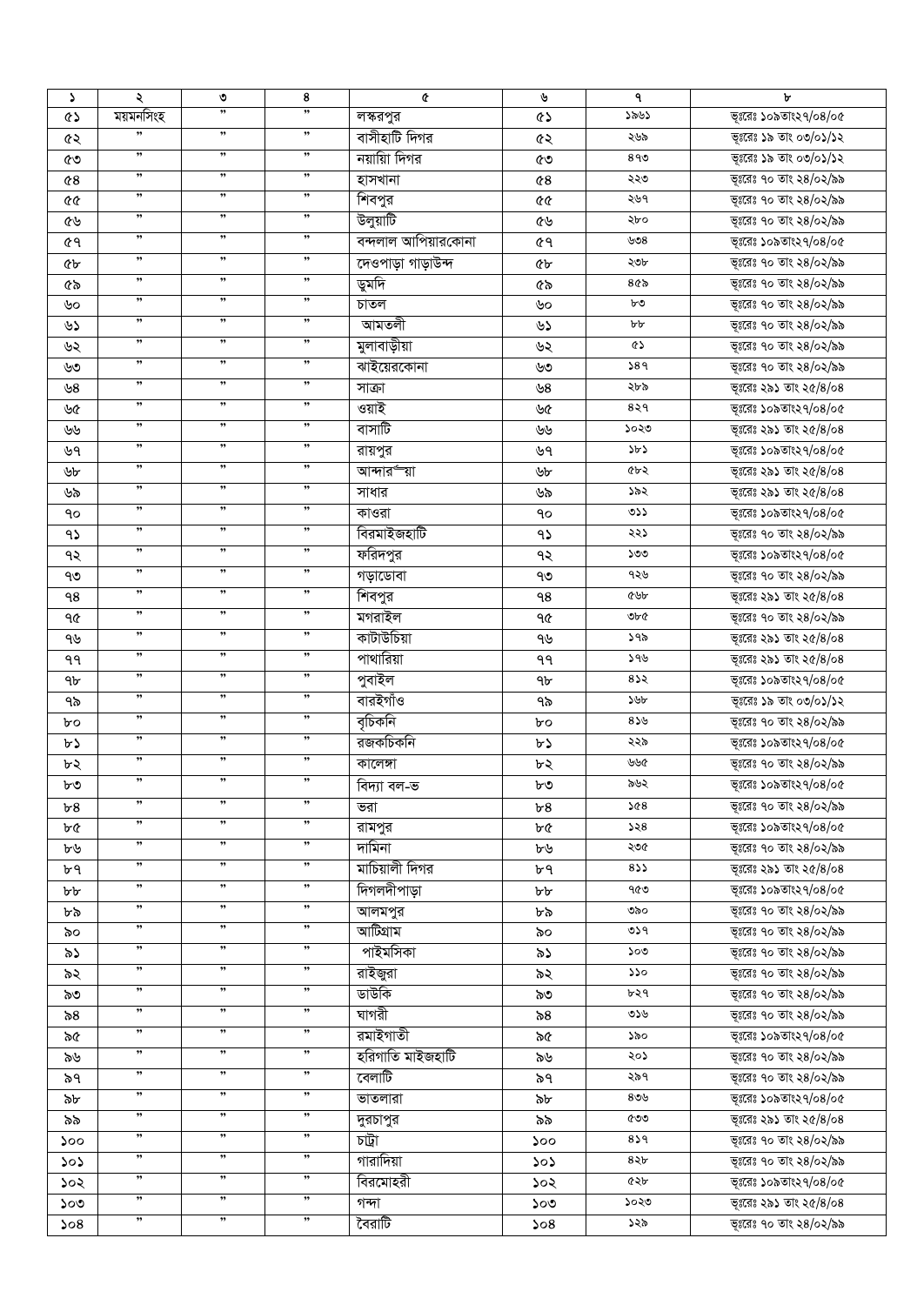| $\Delta$  | ২                    | ৩  | 8                    | ¢                   | ৬               | ٩             | ৮                       |
|-----------|----------------------|----|----------------------|---------------------|-----------------|---------------|-------------------------|
| ১০৫       | ময়মনসিংহ            | ,, | ,                    | বোয়ালী             | ১০৫             | ২৭৯           | ভূঃরেঃ ৭০ তাং ২৪/০২/৯৯  |
| ১০৬       | ,,                   | ,, | $, \,$               | পাহাড়পুর           | ১০৬             | ১০২৬          | ভূঃরেঃ ৭০ তাং ২৪/০২/৯৯  |
| ১০৭       | ,,                   | ,, | ,,                   | বৈশাবট্রা           | ১০৭             | ৩০৬           | ভূঃরেঃ ৭০ তাং ২৪/০২/৯৯  |
| ১০৮       | ,,                   | ,, | $, \,$               | গৈচাসিয়া           | ১০৮             | ২১৯           | ভূঃরেঃ ২৯১ তাং ২৫/৪/০৪  |
| ১০৯       | $\pmb{\mathfrak y}$  | ,, | $, \,$               | স্বল্প মাইজহাটি     | ১০৯             | ১১৯           | ভূঃরেঃ ৭০ তাং ২৪/০২/৯৯  |
| ১১০       | $, \,$               | ,, | $, \,$               | বাগবেড়             | ১১০             | ২৯৬           | ভূঃরেঃ ২৯১ তাং ২৫/৪/০৪  |
| 333       | ,,                   | ,, | ,                    | খিদিরপুর            | 333             | 909           | ভূঃরেঃ ১০৯তাং২৭/০৪/০৫   |
|           | $\pmb{\mathfrak y}$  | ,, | $, \,$               | সন্দিকোনা           |                 | ২৭৬           | ভূঃরেঃ ২৯১ তাং ২৫/8/০৪  |
| ১১২       | ,,                   | ,, | ,,                   |                     | 552             |               |                         |
| $0<\zeta$ | ,,                   | ,, | ,,                   | পাটুয়াপাড়া        | ১১৩             | ১৬৩           | ভূঃরেঃ ১০৯তাং২৭/০৪/০৫   |
| 328       | ,,                   | ,, | ,,                   | সেরিসাইদপুর         | 558             | 8bC           | ভূঃরেঃ ২৯১ তাং ২৫/৪/০৪  |
| ১১৫       |                      |    |                      | ভাঙ্গানিয়া         | ১১৫             | 558           | ভূঃরেঃ ২৯১ তাং ২৫/৪/০৪  |
| ১১৬       | $\pmb{\mathfrak{y}}$ | ,, | ,,                   | হরিণগর              | ১১৬             | ৩৬২           | ভূঃরেঃ ৭০ তাং ২৪/০২/৯৯  |
| 339       | $\pmb{\mathfrak{y}}$ | ,, | ,,                   | কালিয়ান            | 339             | $8\delta$ ი   | ভূঃরেঃ ১০৯তাং২৭/০৪/০৫   |
| ১১৮       | ,,                   | ,, | ,,                   | টিপ্ৰা              | ১১৮             | 8b9           | ভূঃরেঃ ২৯১ তাং ২৫/8/০৪  |
| ১১৯       | $\pmb{\mathfrak{H}}$ | ,, | ,,                   | বালুচর              | ১১৯             | ২২৮           | ভূঃরেঃ ৭০ তাং ২৪/০২/৯৯  |
| ১২০       | $\pmb{\mathfrak{y}}$ | ,, | ,,                   | মকান্দাবাদ          | ১২০             | ৬৮            | ভূঃরেঃ ২৯১ তাং ২৫/8/০৪  |
| ১২১       | ,,                   | ,, | ,,                   | হারারকান্দি         | ১২১             | ১৮৫           | ভূঃরেঃ ১০৯তাং২৭/০৪/০৫   |
| ১২২       | ,,                   | ,, | ,,                   | বিরামপুর            | ১২২             | 89            | ভূঃরেঃ ২৯১ তাং ২৫/8/০৪  |
| ১২৩       | ,,                   | ,, | ,,                   | কৈলাটি রামচন্দ্রপুর | ১২৩             | ৩৫৭           | ভূঃরেঃ ২৯১ তাং ২৫/8/০৪  |
| ১২৪       | ,,                   | ,  | $, \,$               | আমতলা দিগর          | ১২৪             | ১৯১           | ভূঃরেঃ ২৯১ তাং ২৫/8/০৪  |
| ১২৫       | $\pmb{\mathfrak y}$  | ,, | $, \,$               | সাহিলাটি            | ১২৫             | ২৪৩           | ভূঃরেঃ ১৯ তাং ০৩/০১/১২  |
| ১২৬       | $\pmb{\mathfrak{y}}$ | "  | , ,                  | কেরাদিঘী            | ১২৬             | ২৭৯           | ভূঃরেঃ ৭০ তাং ২৪/০২/৯৯  |
| ১২৭       | $, \,$               | ,, | $, \,$               | চেঙ্গজানী           | ১২৭             | ৪২৯           | ভূঃরেঃ ৪৭২ তাং ২১/০৭/১০ |
|           | $\pmb{\mathfrak y}$  | "  | $, \,$               |                     |                 | ১০৯৫          | ভূঃরেঃ ৪৭২ তাং ২১/০৭/১০ |
| ১২৮       | $\pmb{\mathfrak y}$  | "  | $, \,$               | মাসকা               | ১২৮             |               |                         |
| ১২৯       | $, \,$               | "  | $, \,$               | চর সাদক             | ১২৯             | ২৭২           | ভূঃরেঃ ১০৯তাং২৭/০৪/০৫   |
| ১৩০       | ,,                   | ,, | ,,                   | সাতাশি দিগর         | ১৩০             | 859           | ভূঃরেঃ ১০৯তাং২৭/০৪/০৫   |
| ১৩১       |                      |    |                      | বালিজুরা            | ১৩১             | ৭৭২           | ভূঃরেঃ ৭০ তাং ২৪/০২/৯৯  |
| ১৩২       | $, \,$               | ,, | $, \,$               | পানগাঁও             | ১৩২             | $\geqslant 8$ | ভূঃরেঃ ১০৯তাং২৭/০৪/০৫   |
| ১৩৩       | ,,                   | "  | ,,                   | পনকেন্দুয়া         | ১৩৩             | 922           | ভূঃরেঃ ১০৯তাং২৭/০৪/০৫   |
| ১৩৪       | ,,                   | ,, | ,,                   | আটাশিয়া            | ১৩৪             | ২৬৯           | ভূঃরেঃ ১৯ তাং ০৩/০১/১২  |
| ১৩৫       | ,,                   | "  | ,,                   | দুর্গাপুর           | ১৩৫             | ৫৪৬           | ভূঃরেঃ ২৯১ তাং ২৫/৪/০৪  |
| ১৩৬       | ,                    | ,, | ,,                   | শ্রীধরপুর           | ১৩৬             | ২৩৮           | ভূঃরেঃ ২৯১ তাং ২৫/8/০৪  |
| ১৩৭       | ,,                   | ,, | ,,                   | নওপাড়া             | ১৩৭             | ১৮২৯          | ভূঃরেঃ ২৯১ তাং ২৫/৪/০৪  |
| ১৩৮       | ,,                   | ,, | ,,                   | বেজগাঁও             | ১৩৮             | ৬৩৮           | ভূঃরেঃ ১০৯তাং২৭/০৪/০৫   |
| ১৩৯       | ,,                   | ,, | $\pmb{\mathfrak{y}}$ | ধনা চাকুরী          | ১৩৯             | ২৩২           | ভূঃরেঃ ১০৯তাং২৭/০৪/০৫   |
| 580       | $\pmb{\mathfrak{y}}$ | ,, | ,,                   | কুতুবপুর            | 580             | 558           | ভূঃরেঃ ২৯১ তাং ২৫/8/০৪  |
| 585       | $\pmb{\mathfrak y}$  | "  | ,,                   | গণিতাশ্ৰম           | 585             | ৪৭৬           | ভূঃরেঃ ১০৯তাং২৭/০৪/০৫   |
| ১৪২       | $\pmb{\mathfrak{y}}$ | "  | ,,                   | তারাকান্দি          | ১৪২             | 800           | ভূঃরেঃ ১০৯তাং২৭/০৪/০৫   |
| ১৪৩       | $\pmb{\mathfrak{y}}$ | "  | ,,                   | গোপ                 | ১৪৩             | ৩৯৮           | ভূঃরেঃ ২৯১ তাং ২৫/8/০৪  |
| 588       | $\pmb{\mathfrak{y}}$ | ,, | ,,                   | শিমুলাটিয়া         | 588             | 995           | ভূঃরেঃ ১০৯তাং২৭/০৪/০৫   |
|           | ,,                   | "  | ,,                   |                     |                 | 958           | ভূঃরেঃ ১০৯তাং২৭/০৪/০৫   |
| ১৪৫       | $\pmb{\mathfrak y}$  | ,, | $\pmb{\mathfrak y}$  | কোনাপাড়া           | 286             |               | ভূঃরেঃ ৪৭২ তাং ২১/০৭/১০ |
| ১৪৬       | $\pmb{\mathfrak y}$  | "  | $\pmb{\mathfrak{y}}$ | পাছার               | ১৪৬             | ৬৯১           |                         |
| ১৪৭       | $\pmb{\mathfrak y}$  | "  | $\pmb{\mathfrak y}$  | কাউরাটি             | 389             | 890           | ভূঃরেঃ ১০৯তাং২৭/০৪/০৫   |
| 58b       | $\pmb{\mathfrak y}$  | "  | $\pmb{\mathfrak y}$  | জালালপুর            | 58 <sub>b</sub> | ১১১৯          | ভূঃরেঃ ২৯১ তাং ২৫/8/০৪  |
| ১৪৯       |                      |    |                      | কন্দকপুর            | ১৪৯             | ১৩৯           | ভূঃরেঃ ১৯ তাং ০৩/০১/১২  |
| ১৫০       | $\pmb{\mathfrak y}$  | ,, | কেন্দুয়া            | কুন্ডলী             | ১৫০             | ৫২৮           | ভূঃরেঃ ১০৯তাং২৭/০৪/০৫   |
| ১৫১       | $\pmb{\mathfrak{y}}$ | ,, | ,,                   | দিঘলকুশা            | ১৫১             | ৬২০           | ভূঃরেঃ ২৯১ তাং ২৫/৪/০৪  |
| ১৫২       | $, \,$               | ,, | $, \,$               | টেঙ্গাইর            | ১৫২             | 9b8           | ভূঃরেঃ ১৯ তাং ০৩/০১/১২  |
| ১৫৩       | $\pmb{\mathfrak y}$  | ,, | ,,                   | বিপ্ৰবৰ্গ           | ১৫৩             | ৯০            | ভূঃরেঃ ১৯ তাং ০৩/০১/১২  |
| ১৫৪       | ,,                   | ,, | ,,                   | বাদে কেন্দুয়া      | 80<             | 8৫২           | ভূঃরেঃ ২৯১ তাং ২৫/৪/০৪  |
| ১৫৫       | $\pmb{\mathfrak y}$  | ,, | , ,                  | বেসরগাতী            | 236             | 800           | ভূঃরেঃ ১০৯তাং২৭/০৪/০৫   |
| ১৫৬       | ,,                   | ,, | ,,                   | আইথর                | ১৫৬             | ৩৭১           | ভূঃরেঃ ২৯১ তাং ২৫/8/০৪  |
| ১৫৭       | $\pmb{\mathfrak y}$  | "  | ,,                   | বাদে আঠারবাড়ী      | ১৫৭             | ৫১১           | ভূঃরেঃ ২৯১ তাং ২৫/৪/০৪  |
| ১৫৮       | ,,                   | ,, | ,,                   | দিগদাইর             | ১৫৮             | ৭২১           | ভূঃরেঃ ২৯১ তাং ২৫/৪/০৪  |
|           |                      |    |                      |                     |                 |               |                         |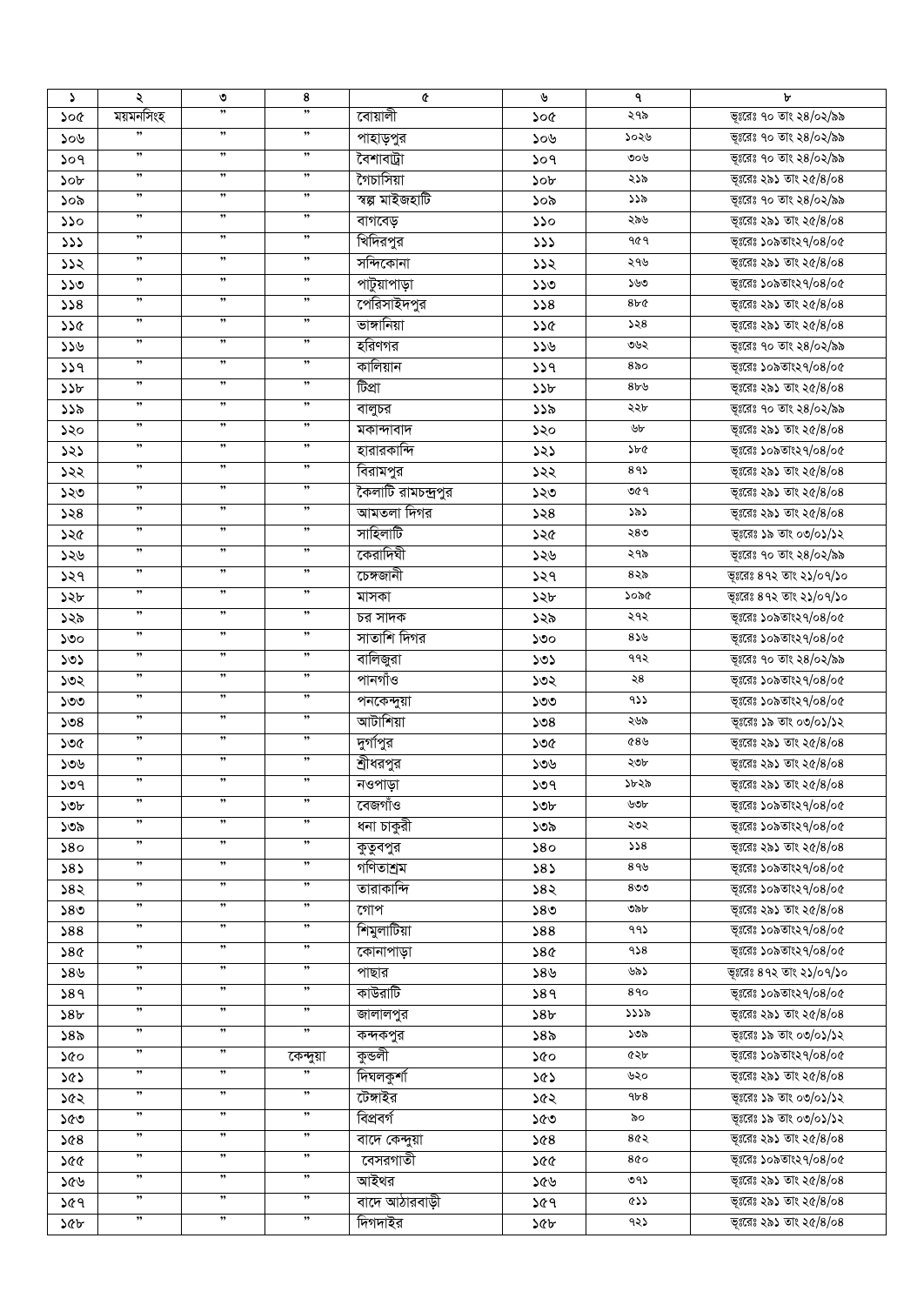| $\mathcal{L}$ | ২                                    | ৩  | 8                    | ¢                | ৬   | ٩           | ৮                            |
|---------------|--------------------------------------|----|----------------------|------------------|-----|-------------|------------------------------|
| ১৫৯           | ময়মনসিংহ                            | ,, | ,,                   | চান্দগাতী        | ১৫৯ | 909         | ভূঃরেঃ ২৯১ তাং ২৫/8/০৪       |
| ১৬০           | ,,                                   | ,, | ,                    | কমলপুর           | ১৬০ | ৩৬৩         | ভূঃরেঃ ২৯১ তাং ২৫/৪/০৪       |
| ১৬১           | $, \,$                               | ,, | $, \,$               | ঘোড়াইল          | ১৬১ | $b$ 04      | ভূঃরেঃ ১০৯তাং২৭/০৪/০৫        |
| ১৬২           | $\pmb{\mathfrak{y}}$                 | ,, | $, \,$               | নারায়নপুরী      | ১৬২ | ২২৬         | ভূঃরেঃ ২৯১ তাং ২৫/৪/০৪       |
| ১৬৩           | $\pmb{\mathfrak{y}}$                 | ,, | $, \,$               | রায়পুর          | ১৬৩ | ৮৬৮         | ভূঃরেঃ ১০৯তাং২৭/০৪/০৫        |
| ১৬৪           | ,,                                   | ,, | ,                    | ধুপি চান্দিয়ালি | 508 | ১২৯         | ভূঃরেঃ ২৯১ তাং ২৫/৪/০৪       |
| ১৬৫           | ,,                                   | "  | ,,                   | বিল ঘোড়াইল      | ১৬৫ | 5909        | ভূঃরেঃ ৭০ তাং ২৪/০২/৯৯       |
| ১৬৬           | $\pmb{\mathfrak{y}}$                 | ,, | $, \,$               | গামর৺লী          | ১৬৬ | ১১৬৯        | ভূঃরেঃ ২৯১ তাং ২৫/8/০৪       |
| ১৬৭           | ,,                                   | "  | ,,                   | ফতেপুর           | ১৬৭ | b8Q         | ভূঃরেঃ ১০৯তাং২৭/০৪/০৫        |
|               | ,,                                   | "  | ,,                   | কলসহাটি          |     | $8\delta$ ಿ | ভূঃরেঃ ২৯১ তাং ২৫/৪/০৪       |
| ১৬৮           | $\pmb{\mathfrak{H}}$                 | ,, | $, \,$               | চাপরী            | ১৬৮ | ২৯০         |                              |
| ১৬৯           | ,,                                   | ,, | ,,                   |                  | ১৬৯ |             | ভূঃরেঃ ৭০ তাং ২৪/০২/৯৯       |
| ১৭০           | ,,                                   | ,, | ,,                   | কুতুবপুর         | ১৭০ | ১৯২         | ভূঃরেঃ ১০৯তাং২৭/০৪/০৫        |
| 393           | ,,                                   | ,, | ,,                   | সরিদাকান্দা      | ১৭১ | ২৬১         | ভূঃরেঃ ১০৯তাং২৭/০৪/০৫        |
| ১৭২           |                                      |    |                      | বোয়াইলবাড়ী     | ১৭২ | ৯৩৮         | ভূঃরেঃ ২৯১ তাং ২৫/৪/০৪       |
| ১৭৩           | ,,                                   | ,, | $, \,$               | আমতলা            | ১৭৩ | ১০১৮        | ভূঃরেঃ ২৯১ তাং ২৫/8/০৪       |
| 98            | ,,                                   | ,, | $, \,$               | নিলম্বরখিলা      | 598 | 899         | ভূঃরেঃ ১০৯তাং২৭/০৪/০৫        |
| ১৭৫           | ,,                                   | ,, | $\pmb{\mathfrak{y}}$ | রাজনগর           | ১৭৫ | ৮৯৮         | ভূঃরেঃ ৭০ তাং ২৪/০২/৯৯       |
| ১৭৬           | ,,                                   | ,, | ,,                   | চিথুয়া          | ১৭৬ | ৩১৫         | ভূঃরেঃ ১০৯তাং২৭/০৪/০৫        |
| 599           | ,,                                   | ,, | ,,                   | নওপাড়া          | 99  | 5589        | ভূঃরেঃ ১০৯তাং২৭/০৪/০৫        |
| ১৭৮           | ,,                                   | ,, | ,,                   | বারলা            | ১৭৮ | ৯১৮         | ভূঃরেঃ ৭০ তাং ২৪/০২/৯৯       |
| ১৭৯           | ,,                                   | ,, | ,,                   | করিমখাগাটি       | ১৭৯ | ১৭৫         | ভূঃরেঃ ২৯১ তাং ২৫/৪/০৪       |
| ১৮০           | $\pmb{\mathfrak{y}}$                 | ,, | ,                    | পাইকুরা          | ১৮০ | ৯৭৪         | ভূঃরেঃ ১৯ তাং ০৩/০১/১২       |
| ১৮১           | $\pmb{\mathfrak y}\pmb{\mathfrak y}$ | ,, | $, \,$               | পেছন্দরী         | ১৮১ | ৬৩২         | ভূঃরেঃ ৭০ তাং ২৪/০২/৯৯       |
| ১৮২           | $\pmb{\mathfrak{H}}$                 | ,, | $, \,$               | নওহাটা           | ১৮২ | ১৯৩         | ভূঃরেঃ ২৯১ তাং ২৫/৪/০৪       |
| ১৮৩           | ,,                                   | "  | $\pmb{\mathfrak{H}}$ | পেমই             | ১৮৩ | ৬৬০         | ভূঃরেঃ ১০৯তাং২৭/০৪/০৫        |
| 5b8           | $\pmb{\mathfrak{y}}$                 | ,, | ,                    | সোহাগপুর         | 5b8 | ುನಿ $8$     | ভূঃরেঃ ৭০ তাং ২৪/০২/৯৯       |
| ১৮৫           | ,,                                   | ,, | ,,                   | হারারকান্দি      | ১৮৫ | ২০৩         | ভূঃরেঃ ৭০ তাং ২৪/০২/৯৯       |
| ১৮৬           | $\pmb{\mathfrak{H}}$                 | ,, | $, \,$               | ৰালিয়াজুরা      | ১৮৬ | ৮১১         | ভূঃরেঃ ২৯১ তাং ২৫/৪/০৪       |
| ১৮৭           | ,,                                   | ,, | ,,                   | পাড়াতৈল         | ১৮৭ | ৯১৭         | ভূঃরেঃ ৭০ তাং ২৪/০২/৯৯       |
| $\delta b$    | ,,                                   | ,, | ,,                   | উত্তরাটি         |     | ৩৩২         | ভূঃরেঃ ১০৯তাং২৭/০৪/০৫        |
|               | ,,                                   | ,, | ,,                   |                  | 5b  | ১০৯৩        |                              |
| ১৮৯           | ,,                                   | ,, | ,,                   | মসলিজপুর         | ১৮৯ |             | ভূঃরেঃ ১০৯তাং২৭/০৪/০৫        |
| ৯০            | ,,                                   | ,, | ,,                   | চন্দনগাঁও        | ১৯০ | 899         | ভূঃরেঃ ১০৯তাং২৭/০৪/০৫        |
| ১৯১           | ,,                                   | ,, | ,,                   | পুবরায়          | ১৯১ | ৮১৬         | ভূঃরেঃ ২৯১ তাং ২৫/৪/০৪       |
| ১৯২           | ,,                                   | ,, | ,,                   | দেওপাড়া         | ১৯২ | OOP         | ভূঃরেঃ ৭০ তাং ২৪/০২/৯৯       |
| ১৯৩           |                                      |    |                      | বৈরাটি           | ১৯৩ | ৭১০         | ভূঃরেঃ ২৯১ তাং ২৫/8/০৪       |
| ১৯৪           | ,,                                   | ,, | ,,                   | কারিকান্দা       | ১৯৪ | 89२         | ভূঃরেঃ ২৯১ তাং ২৫/৪/০৪       |
| ১৯৫           | ,,                                   | ,, | ,,                   | কান্দিপাড়া      | ১৯৫ | २४ १        | ভূঃরেঃ ২৯১ তাং ২৫/8/০৪       |
| ১৯৬           | ,,                                   | ,, | ,,                   | পাথারিয়াকোনা    | ১৯৬ | ৩৬৯         | ভূঃরেঃ ২৯১ তাং ২৫/৪/০৪       |
| ১৯৭           | ,,                                   | ,, | ,,                   | দুলি-            | ১৯৭ | ۹১۹         | ভূঃরেঃ ১০১ তাং $8/\alpha/38$ |
| ১৯৮           | ,,                                   | ,, | ,,                   | ছিলিমপুর         | ১৯৮ | ১৩৮৭        | ভূঃরেঃ ২৯১ তাং ২৫/৪/০৪       |
| ১৯৯           | ,,                                   | ,, | ,,                   | কান্দিউড়া       | ১৯৯ | ২৫৬         | ভূঃরেঃ ২৯১ তাং ২৫/৪/০৪       |
| ২০০           | ,,                                   | ,, | ,,                   | ওয়াসেরপুর       | ২০০ | 890         | ভূঃরেঃ ২৯১ তাং ২৫/৪/০৪       |
| ২০১           | ,,                                   | ,, | ,,                   | মনাটিয়া         | ২০১ | ১৭৫         | ভূঃরেঃ ৭০ তাং ২৪/০২/৯৯       |
| ২০২           | ,,                                   | ,, | $, \,$               | নল-া             | ২০২ | ৩২৮         | ভূঃরেঃ ১০৯তাং২৭/০৪/০৫        |
| ২০৩           | $, \,$                               | "  | ,                    | বামনজাত          | ২০৩ | ৪২৬         | ভূঃরেঃ ২৯১ তাং ২৫/৪/০৪       |
| ২০৪           | ,,                                   | ,, | ,,                   | বেজগাতী          | ২০৪ | ২০০         | ভূঃরেঃ ৭০ তাং ২৪/০২/৯৯       |
| ২০৫           | $, \,$                               | "  | ,                    | জাফরপুর          | ২০৫ | ২৯৭         | ভূঃরেঃ ৭০ তাং ২৪/০২/৯৯       |
|               | ,,                                   | "  | ,,                   | রত্নারগাতী       | ২০৬ | ১২১         | ভূঃরেঃ ২৯১ তাং ২৫/৪/০৪       |
| ২০৬           | ,,                                   | ,, | ,,                   |                  |     | &08         | ভূঃরেঃ ২৯১ তাং ২৫/৪/০৪       |
| २०१           | ,,                                   | "  | ,,                   | বিঞ্চুপুর        | ২০৭ |             |                              |
| ২০৮           | ,,                                   | "  | ,,                   | বাঘমারা          | ২০৮ | ১৫৯         | ভূঃরেঃ ১৯ তাং ০৩/০১/১২       |
| ২০৯           | $\pmb{\mathfrak{y}}$                 | ,  | ,,                   | চৌমুরিয়া        | ২০৯ | ۹8          | ভূঃরেঃ ১০৯তাং২৭/০৪/০৫        |
| ২১০           |                                      |    |                      | পালরা            | ২১০ | $8$ ৬০      | ভূঃরেঃ ২৯১ তাং ২৫/8/০৪       |
| ২১১           | ,,                                   | ,  | ,,                   | রাঘবপুর          | ২১১ | ২২১         | ভূঃরেঃ ২৯১ তাং ২৫/৪/০৪       |
| ২১২           | ,,                                   | ,, | ,,                   | দিঘাবালিয়া      | ২১২ | ৩৭২         | ভূঃরেঃ ৭০ তাং ২৪/০২/৯৯       |